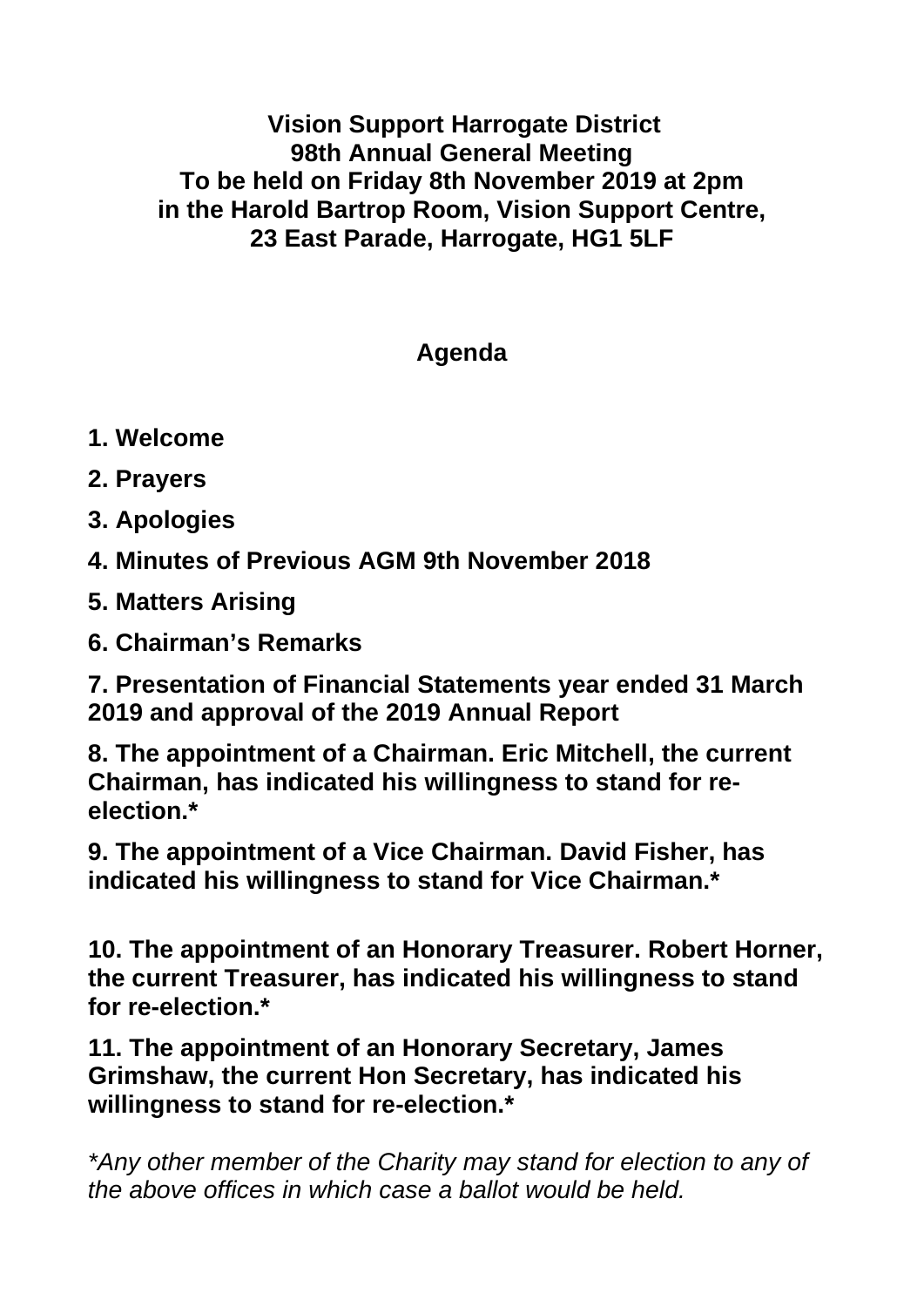**12. The election of not more than nine Members of the Society to the Trust & Finance Committee.**

**The following incumbents Doreen Flockton, John Mellor, Robert Sergeant, Alistair Ratcliffe and Mary Kirk have indicated their willingness to stand for re-election.\***

**Nominations for 2 new Members to the Trust & Finance Committee, Steve Kirk & Peter Jensen.**

*\*This does not prevent any other members of the Charity standing for election in which case a ballot would be required.*

**There are also 2 vacancies for which nominations are required. 13. Thanks to outgoing members (if any).**

**14. The appointment of an Independent Examiner.**

**15. Nominations to Services Committee**

**The following incumbents Mary Barr, Evelyn Sanpher and Michael Wilesmith, have indicated their willingness to stand for re-election as have the following representatives Steve Cobb (volunteer), Sarah Dodds (volunteer) \***

**16. The re-appointment of Pauline Nolan as President, who has indicated her willingness to continue in the post.**

**17. Speaker Christine Robson, amusing, life relating, poem recital.**

*\*This does not prevent any other member of the Charity standing for election in which case a ballot would be required.*

*NB 1 Clause 7.3 of the Constitution states that any nomination should be addressed to the Honorary Secretary at least 28 days*